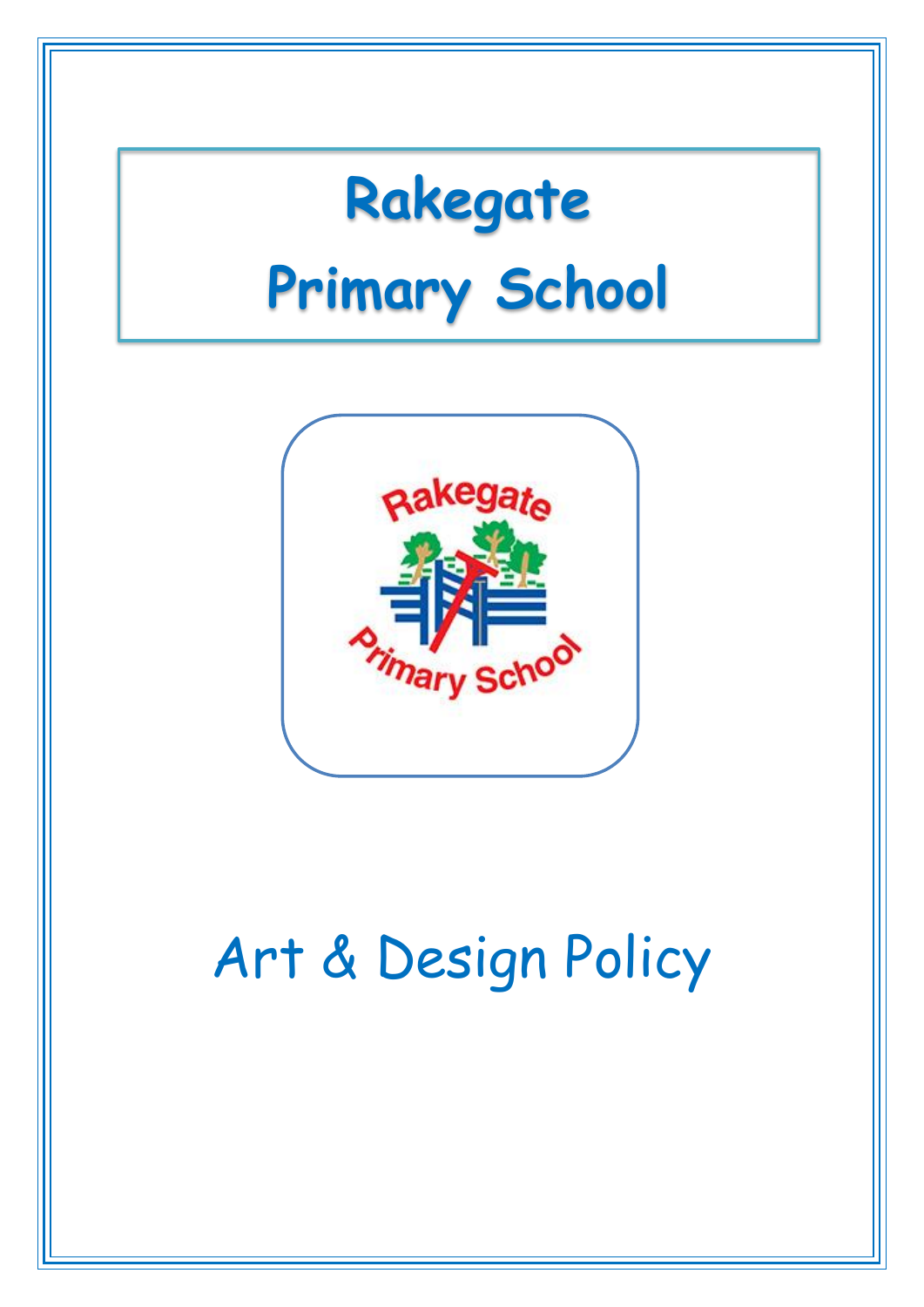# **Contents:**

[Statement of Intent, Implementation and Impact.](#page-2-0)

- **1.** [Art](#page-2-0) and Design in the National Curriculum
- **2.** [Planning and teaching](#page-4-0)
- **3.** [Learning environment](#page-5-0)
- **4.** [Assessment and recording](#page-5-1)
- **5.** [The role of the subject leader/](#page-6-0)coordinator
- **6.** [Resources](#page-6-1)
- **7.** [Health and safety](#page-6-2)
- **8.** [Equal opportunities](#page-7-0)
- **9.** [Art in the wider](#page-7-1) curriculum
- **10.** Policy Review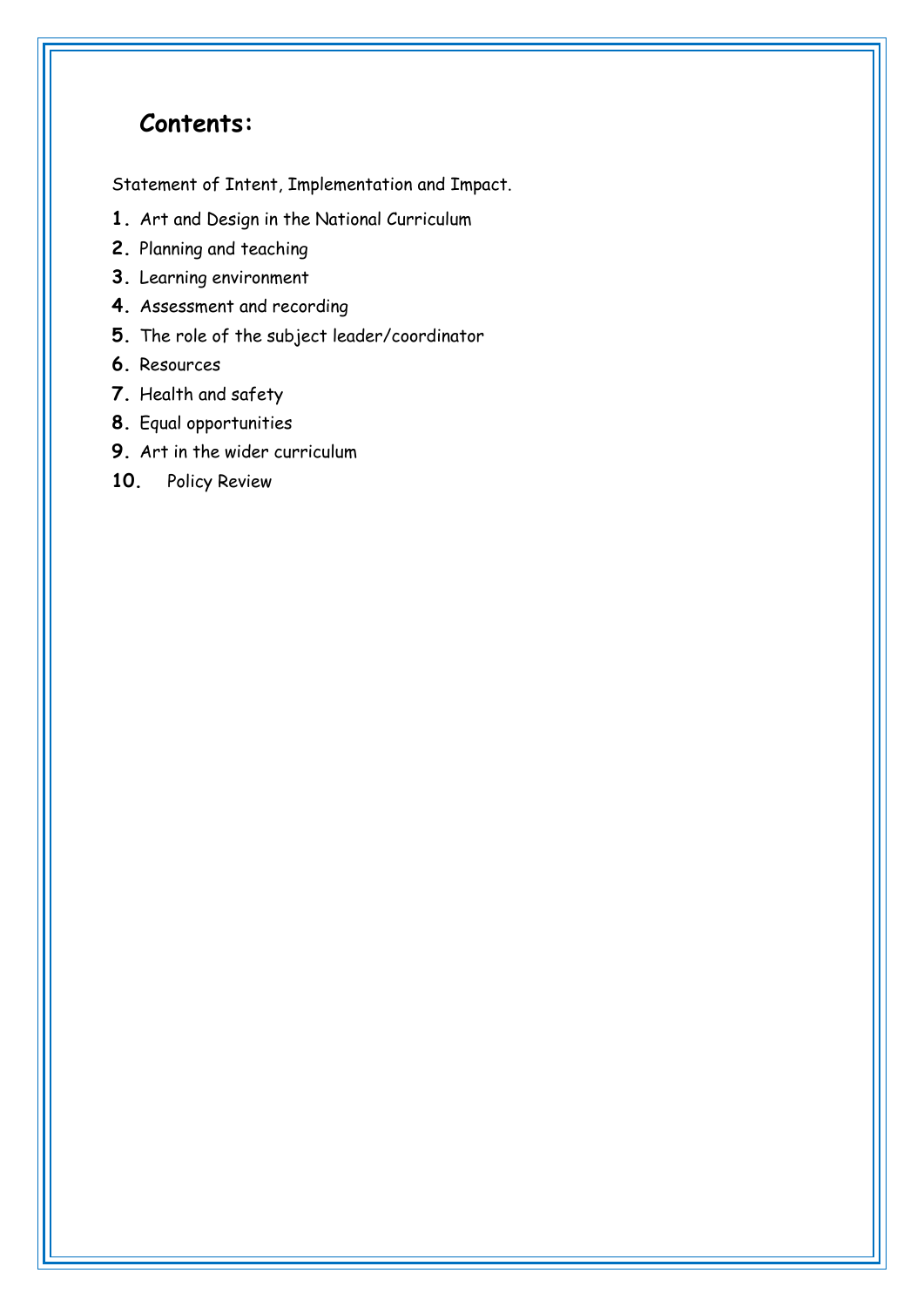#### <span id="page-2-0"></span>**Intent, Implementation and Impact of Art at Rakegate**

#### **Intent**

At Rakegate Primary School we place a great emphasis on the importance of Art and Design. We believe that it enables children to express themselves in a creative, imaginative way. Children will learn the skills of drawing, painting, printing, collage, 3D work and digital art and are given the opportunity to explore different creative ideas. Children will be introduced to a range of works and develop knowledge of the styles used by famous artists. The skills they acquire can be applied to their cross curricular topics allowing children to use their art skills for sketching historical artefacts, researching geographical locations or to enhance their personal, social and emotional development. Pupils should be clear of the intended outcomes and can use this as a means to measure their work against this. In Art lessons, children are expected to be reflective and evaluate their work thinking about how they can make improvements. Rakegate's Art curriculum should inspire and develop children's knowledge and ensure their skills are progressive and transferable to life beyond Rakegate.

#### **Implementation**

In accordance with Rakegate's creative curriculum art is taught as part of half termly topics using the Cornerstones long term plan. This concentrates on knowledge and skills that are in line with the national curriculum. Our curriculum at Rakegate provides a progressive range of skills throughout school and gives opportunity for cross curricular links and whole school art projects. A focus on skills means that children are given opportunities to express their creative imagination, as well as practice and develop mastery in the key processes of art: drawing, painting, printing, collage 3D work and digital art. At Rakegate children's artwork is displayed in classrooms and around school and it is celebrated in a whole school art gallery at the end of the year.

#### **Impact**

In key Stage 2 outcomes are recorded in sketch books, and work is displayed around school. In KS1 work is collated in art folders and displayed around school. Classroom displays reflect the children's sense of pride in their artwork and this is also demonstrated by creative outcomes across the wider curriculum including homework projects.

The Art curriculum at Rakegate contributes to children's personal development in creativity, independence, judgement and self-reflection.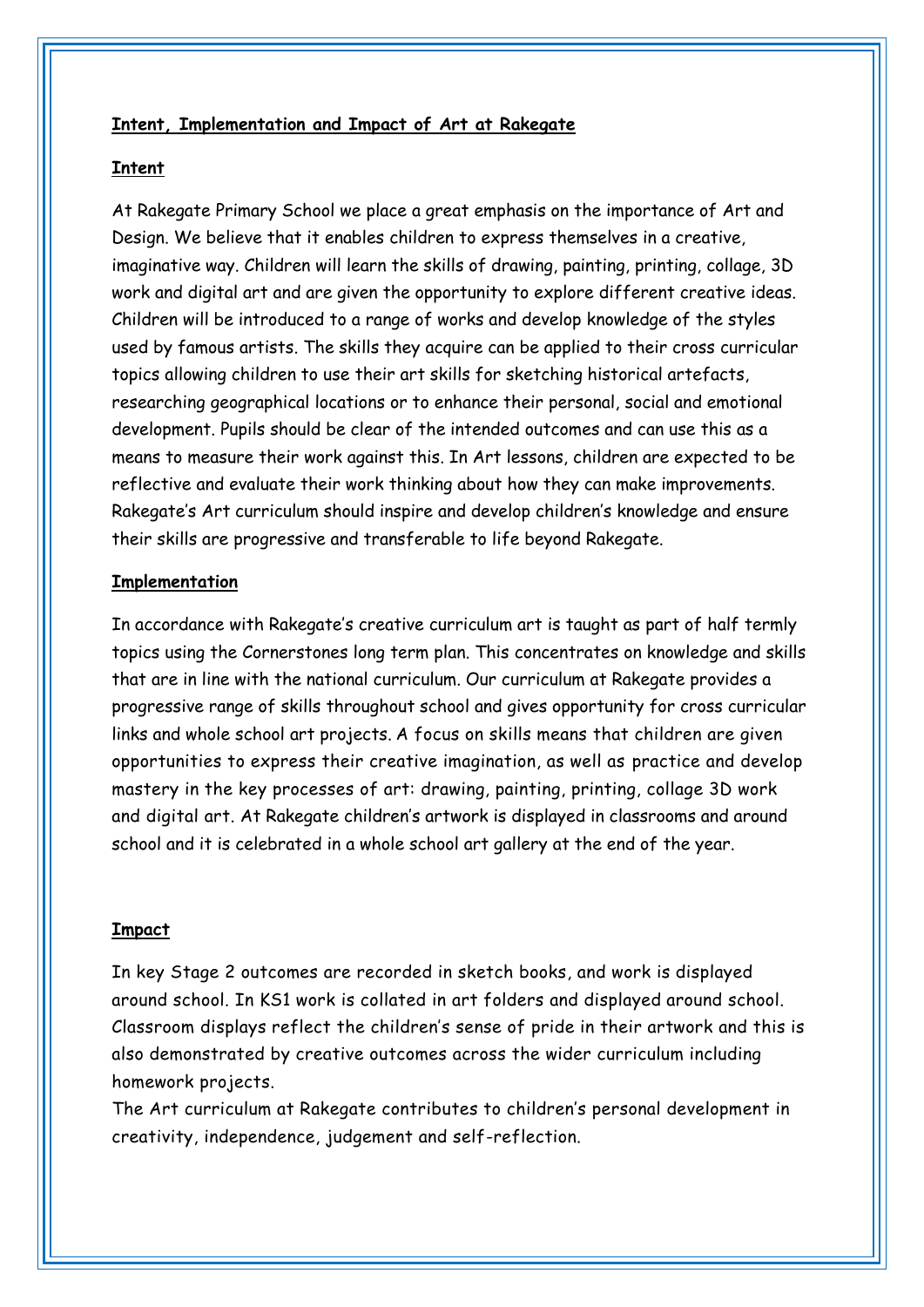### **1. Art and Design in Foundation Stage**

In the early years, we encourage creative work as this is part of the Foundation Stage of the National Curriculum. We relate the creative development of the children to the objectives set out in the EYFS which underpin the curriculum planning for children aged three to five. The children's learning includes art, music, dance, role-play and imaginative play. The range of experience encourages children to make connections between one area of learning and another and so extends their understanding.

We provide a rich environment in which we encourage and value creativity. Children are encouraged to make independent choices and select materials appropriately. Opportunities are provided to experience a wide range of activities that they respond to, using the various senses. We give them the opportunity to work alongside artists and other adults. The activities that they take part in are imaginative and enjoyable.

### **1.1 Art and Design in Key Stage 1**

The National Curriculum prescribes that at **Key Stage 1** pupils should be taught:

- To use a range of materials creatively to design and make products.
- To use drawing, painting and sculpture to develop their imagination and share their ideas and experiences.
- To develop a wide range of art and design techniques using colour, pattern, texture, line, shape, form and space.
- About the work of a range of artists, craft makers and designers, describing the differences and similarities between different practices and disciplines, and making links to their own work.

### **1.2 Art and Design in Key Stage 2**

The National Curriculum prescribes that at **Key Stage 2** pupils should be taught:

- To develop their techniques, including their control and use of material, with creativity, experimentation and an increasing awareness of different kinds of art, craft and design.
- To create sketch books to record their observations and use them to review and revisit ideas.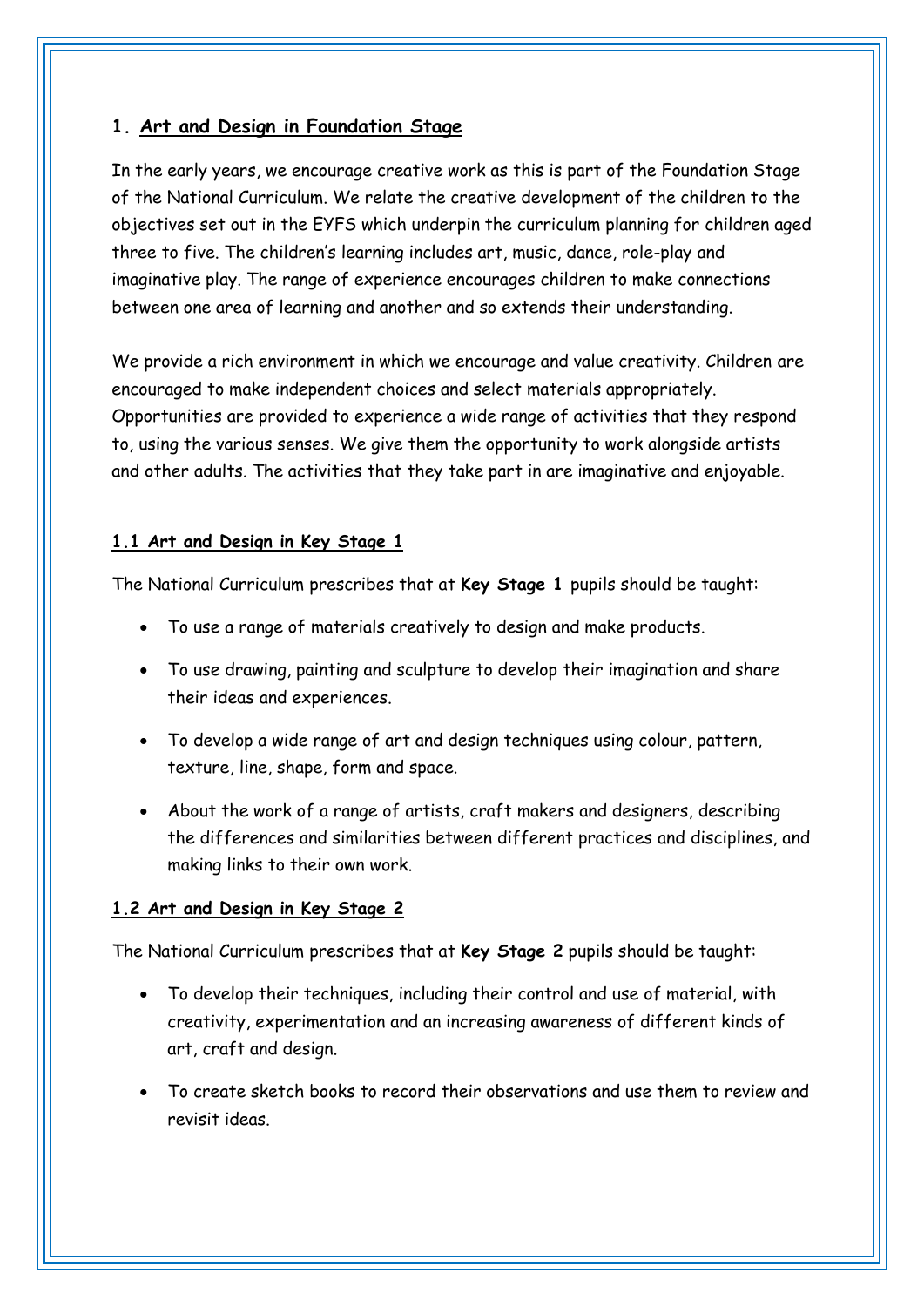- To improve their mastery of art and design techniques, including drawing, painting and sculpture, with a range of materials.
- About great artists, architects and designers in history.

## <span id="page-4-0"></span>**1. Planning and Teaching**

The school uses a variety of teaching and learning styles in art and design lessons. Our principal aim is to develop the children's knowledge, skills and understanding in art and design.

- The school uses a three level planning system: short, medium and long-term planning following the 'Cornerstones' projects.
- Planning is on SMART notebooks using different coloured slides to match the area of learning linked to Cornerstones E.g. Engage (orange slides).
- For D&T please see D&T policy.
- Art and Design planning should be *topic-led* and *skills based*, focussing on ensuring that there is a progression and children's skills are developed and secured throughout the year groups and key stages.
- Art projects are covered through half termly 'cornerstones' projects.
- In the foundation stage weekly art and design activities are planned; some initiated by children, some by staff.

#### . **2.1 EYFS**

In the EYFS, pupils are given the opportunity to explore texture, colour, shape, form and space. They develop their imagination and creativity and begin to investigate the qualities of materials and processes. They begin to use colour and shape to express themselves. They investigate the use of pattern and texture to represent ideas or emotions.

## **2.2 Key Stage 1**

At Key Stage 1 pupils develop their skills further through increasing their knowledge and understanding of materials and techniques, environments and their own identity and experiences.

At this stage pupils use colour, shape, pattern and texture to express their emotions and ideas.

They begin to ask questions and learn about other artists and art from a variety of cultures. They explore how the art was made, what it was made from and their thoughts and feelings regarding each piece.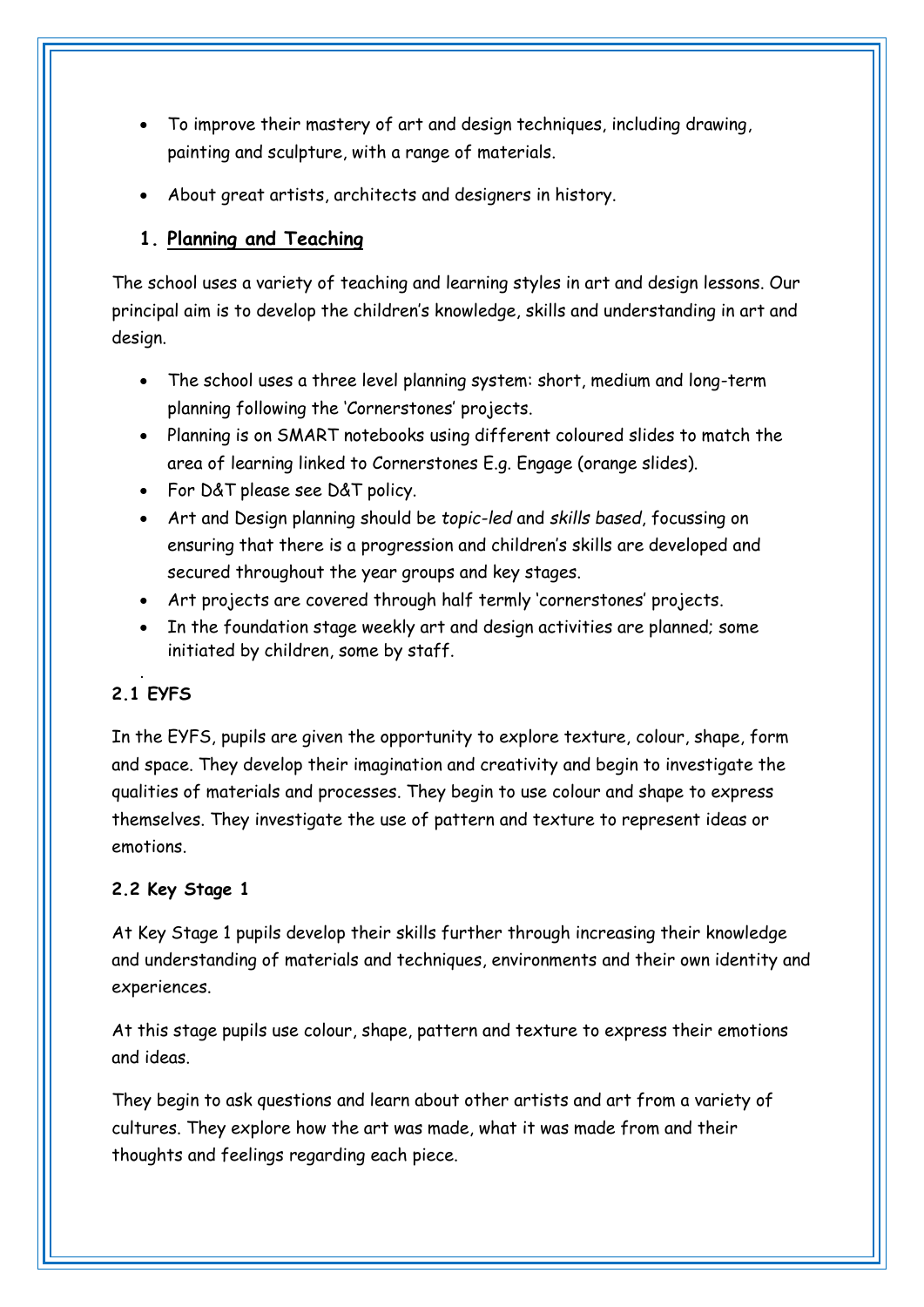### **2.3 Key Stage 2**

At Key Stage 2 pupils develop their creativity further by increasing their knowledge, skills and understanding of materials and processes.

Pupils' experiences at this stage enable them to understand the diverse functions of art in the wider world.

Pupils learn to improve their use of tools and become confident in using a variety of techniques.

Pupils increase their awareness of the purposes of art from historical periods and begin to ask themselves about the purpose, creation, materials and significance of a variety of art works.

### <span id="page-5-0"></span>**2. Learning environment**

Activities are organised at the teacher's discretion following projects set out in the 'Cornerstones' Long term plan and according to the availability of materials.

Art activities may be carried out individually, as a small or large group, or as a whole class activity.

Teachers will make provision for varying learning styles to be utilised. Teachers will also plan for inclusion and ensuring tasks are accessible for all children.

Teachers encourage children to evaluate their own ideas and methods, and the work of others, and say what they think and feel about them.

Children should also have the opportunity to use a wide range of materials and resources, including ICT

### <span id="page-5-1"></span>**3. Assessment and Recording**

Assessment and feedback to pupils is usually carried out by observation and oral feedback during lessons.

At Key Stage 2, Pupil use sketchbooks to present their work, which shows evidence of progression.

In key Stage 1 children use paper to present their work and this is stored in art folders.

Progression and achievement is tracked through the teacher's weekly plans against learning objectives and skills set out, which in turn will inform future planning.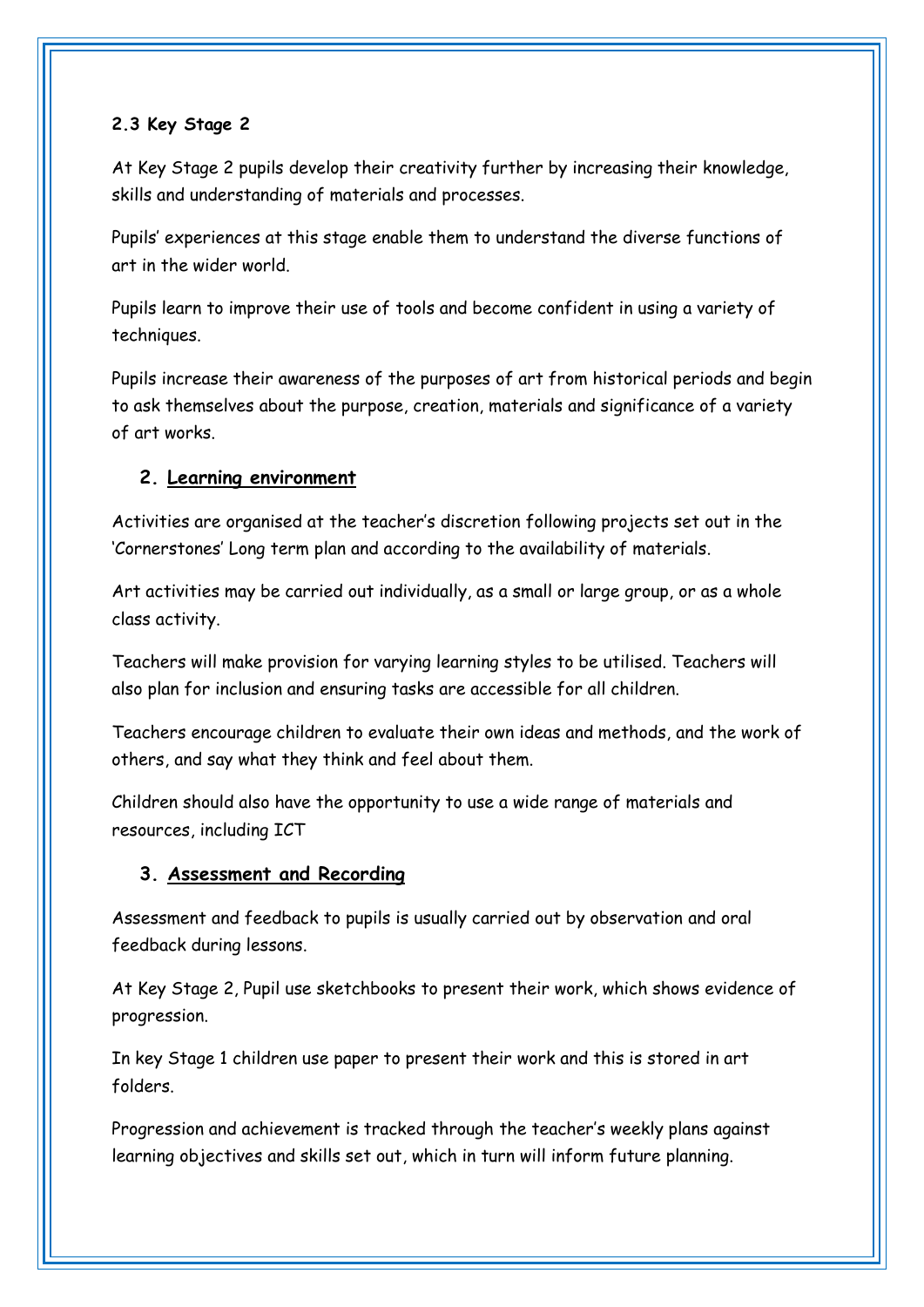Photographic evidence (stored on seesaw) and some work may be kept for the evidence, where necessary. A school display will showcase art skills across the school and will be changed every half term. Samples of work or photographs of the display will be kept in a folder for evidence.

## <span id="page-6-0"></span>**4. The role of the subject leader/coordinator**

- The school's appointed subject leader will oversee the continuity of the subject and the progression of teaching and learning within annual and medium-term plans.
- They will monitor the quality of teaching and the standard of work produced.
- Where appropriate, evidence will be kept to show the quality of teaching and learning taking place throughout the year groups.
- The subject leader will offer support to colleagues and share their expertise and experience.
- They will encourage staff and pupils to be creative and advise teachers on teaching methods they may wish to explore.

### <span id="page-6-1"></span>**5. Resources**

- Each classroom has basic art resources maintained by the individual teacher which are replenished on a yearly basis.
- Further learning resources and materials, to aid teaching are held in the Design Technology room.
- The art and design subject leader will order resources at the end of each term for specific planned units of work based on year group topics. Any extra resources identified by teachers can also be ordered at this time.

## <span id="page-6-2"></span>**6. Health and safety**

Certain health and safety concerns are inherent with art, including the storage of materials and tools and the use of equipment within lessons.

Children will be taught:

- how to hold tools and use equipment safely
- to understand the hazards and risks when using sharp tools and heated equipment
- to recognise hazards and consequent risks
- to control the risks to themselves and others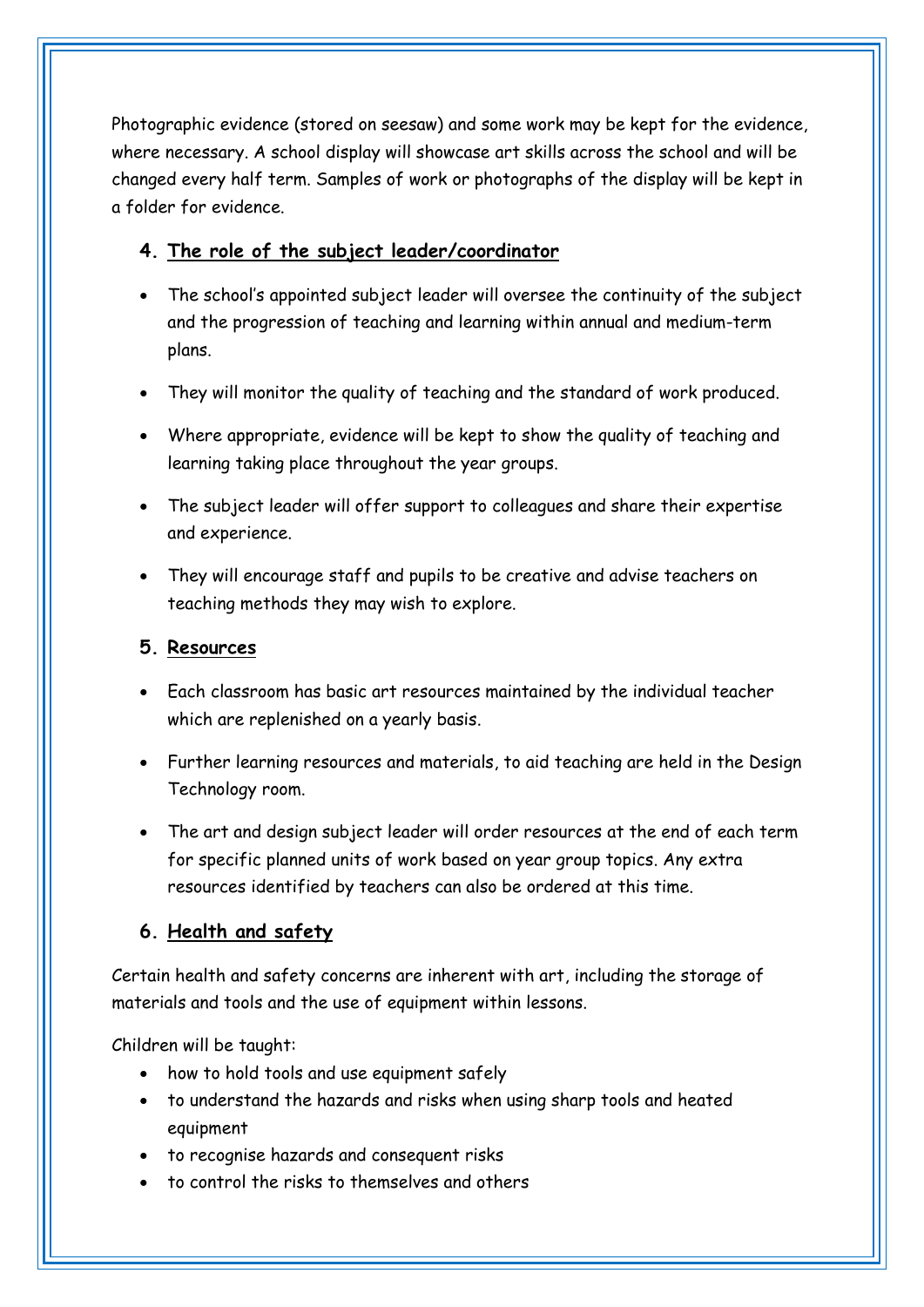- to be aware of the risks of spillage and spills within their environment
- PVA glue and other substances should be correctly stored and labelled
- Children are supervised at all times during activities.
- Mod-roc (a plaster covered bandage) may be used to construct sculptures. The use of Mod-roc is always under strict adult supervision and skin is protected if needed by using a barrier cream such as Vaseline.

## <span id="page-7-0"></span>**7. Equal opportunities**

Equal opportunities are addressed in the whole school Equality Policy and care is taken in art lessons to ensure all pupils are provided opportunities to experience the range of activities on offer.

Pupils with special educational needs and disabilities are supported where necessary during art lessons.

Teachers will provide suitable learning opportunities for all children by matching the challenge of the task to the ability of the child. We achieve this through a range of strategies:

- setting tasks that are open-ended and can have a variety of responses;
- setting differentiated tasks of increasing challenge
- grouping children by ability and setting different tasks for each group;
- providing a range of challenges with different resources;
- using additional adults to support the work of individual children or small groups.

## <span id="page-7-1"></span>8. **Contribution of art in the wider curriculum**

#### **English**

Art encourages children to ask questions about the starting points for their work. They learn to compare ideas and approaches and to express feelings.

#### **Maths**

Art allows children opportunities to develop their understanding of shape, pattern, space and dimensions.

### **Computing**